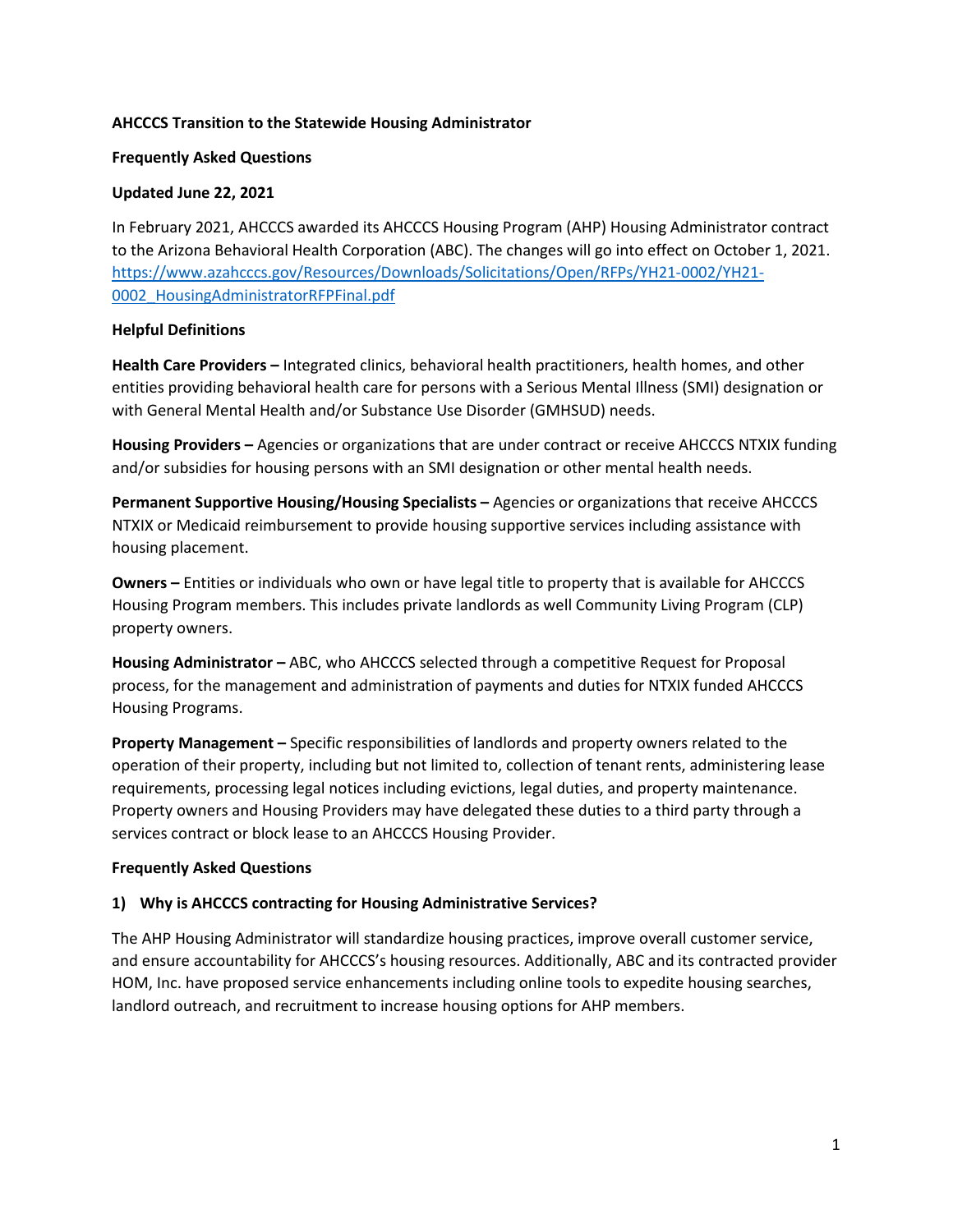## **2) What is the AHCCCS Housing Program (AHP) and what housing does it include?**

AHP includes housing vouchers and units that are funded with Non Title XIX/XXI State SMI General Funds, Supported Housing Funds, or the SMI Housing Trust Fund (HTF) to provide permanent supportive housing for persons designated SMI (as well as limited units for persons identified as having General Mental Health/Substance Use Disorder) and experiencing homelessness. It includes the following specific program elements:

- Scattered Site Program AHP funds utilized to provide housing subsidy vouchers to allow members to identify and lease housing in community. The program serves individuals determined SMI as well as GMH/SUD members
- Community Living Program AHP funds used to provide rental subsidies in fixed site or group leased facilities purchased with AHCCCS SMI HTF to house individuals determined SMI. This includes some specific units dedicated to members also participating in intensive service programs (i.e., Assertive Care Teams (ACT))
- Bridge Housing Programs As part of special collaborative programs with local Housing Authorities or other housing subsidy voucher programs, AHCCCS provides short term rental subsidy while member applies for and secures permanent voucher for long term/permanent housing subsidy
- Eviction Prevention and Housing Support Activities AHP funding can provide limited support for other housing related expenses beyond Permanent Supportive Housing rental subsidies. Key activities may include emergency rent assistance or eviction prevention, housing move in kits (not to include furniture), reimbursement to landlords for member caused damages, landlord recruitment efforts, and move in and/or utility deposits
- Special Projects Through partnerships, AHCCCS provides operational support and/or administrative funding to support Continuum of Care, Public Housing Authority partnerships, or other housing subsidy programs that are dedicated to serving individuals determined SMI and receiving services through the RBHA.

# **4) What housing programs are not covered?**

AHP and the AHCCCS Housing Administration services described herein do not include or cover any licensed behavioral health residential or other long term care facilities, grant funded housing programs (i.e., SABG RRH), Transitional Housing Programs (or Flex Care) or housing funds provided directly to the Tribal Regional Behavioral Health Authorities (TRBHAs).

# **5) What will the Housing Administrator Do?**

Beginning on October 1, 2021, similar to a Public Housing Authority (PHA), the AHP Housing Administrator will perform the following administrative functions statewide for all AHCCCS AHP programs. This includes duties Housing Administrative duties currently provided and paid for under RBHA contract Housing Providers:

- Accept provider housing referrals for AHCCCS housing subsidies and programs
- Manage waitlist processes
- Verify housing eligibility
- Match persons on waitlist to appropriate housing vacancies or vouchers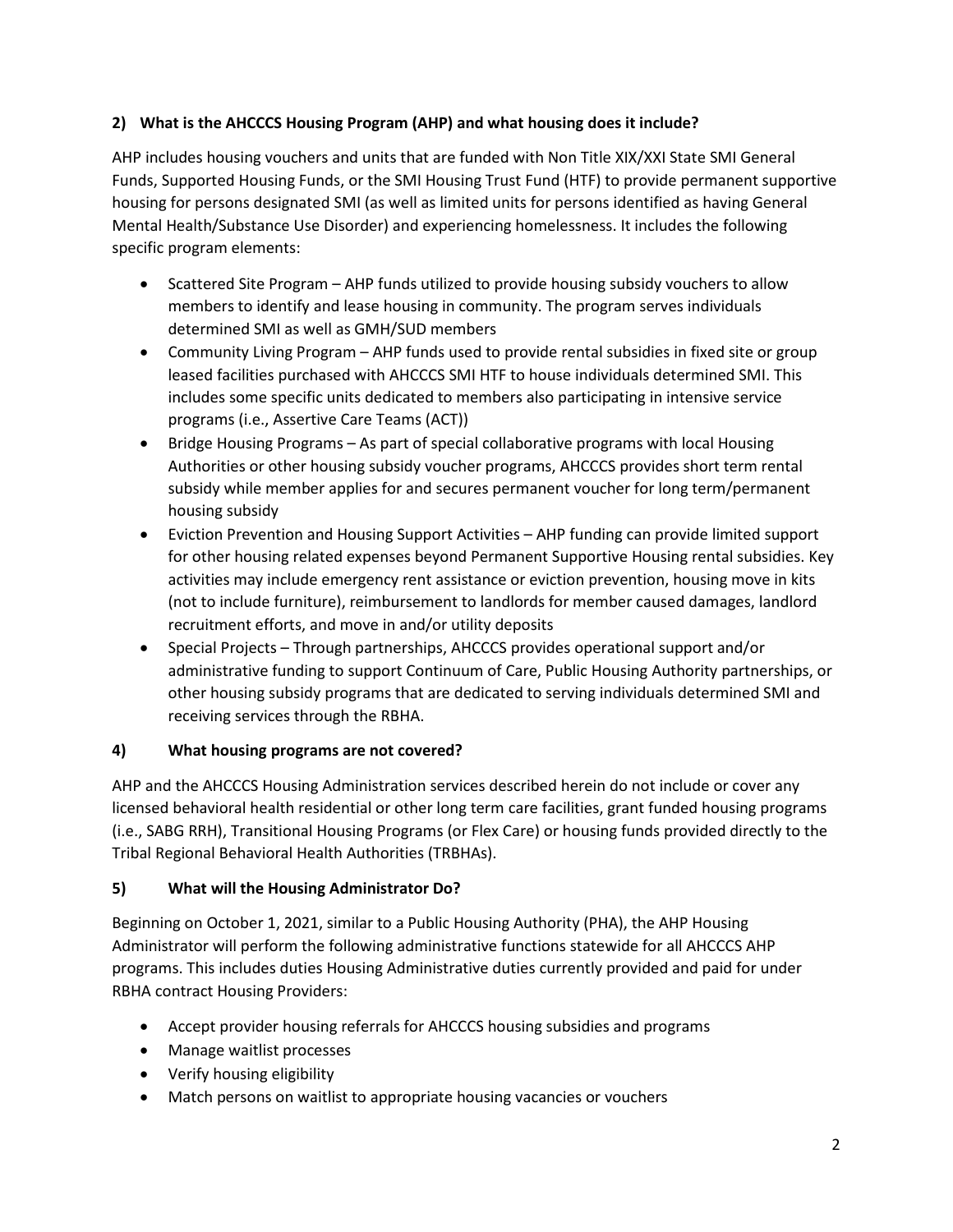- Hold and staff pre-tenancy briefings for members (and providers) to go over housing processes and tenancy requirements
- Monitor member search times and provide extensions for search
- When member identifies a unit:
	- o Perform rent reasonableness assessments
	- $\circ$  Calculate rent subsidy including utility allowance and tenant contribution (maximum of 30% of income)
	- o Review leases/lease terms
	- o Perform Housing Quality Inspection
	- o Complete HAP agreement
- Provide move in boxes
- Pay monthly subsidy to landlord/owner or agent as documented in HAP agreement
- Perform all annual certification or recertifications at renewal/lease term
- In addition to key functions, AHP Administrator is also responsible for:
	- o Ensuring legal compliance with applicable federal, state, and local housing laws in all AHP programs
	- o Providing tax and financial documentation to landlords
	- o Providing housing reporting and metrics to AHCCCS as defined in the contract
	- $\circ$  Comply with all AHCCCS housing policies and processes as defined in contract, AHCCCS Contractors Operations Manual (ACOM) Housing Policy 448, and related AHCCCS Housing Guidebook
- ABC subcontracts with HOM to provide day to day housing services under the contract.

## **6) What policies or rules will govern the AHP including the duties of the Housing Administrator?**

Health plan duties under the AHCCCS Housing Program are generally described and governed by the AHCCCS Contractors Operations Manual Policy 448 and related contracts. AHCCCS will also issue and maintain an AHP Guidebook which will document specific housing policies and processes.

## **7) What are AHCCCS key goals in the transition? Will funding be moved between GSAs or programs?**

At the present time, it is the goal of AHCCCS and the Housing Administrator ABC to maintain all current levels of services throughout the transition. This includes ensuring that all currently housed members retain their housing and all currently available units in the AHP inventory are maintained in each GSA. AHCCCS does not intend to reallocate the distribution of housing funds between GSAs or housing types at this time. Maintenance of current effort through the transition includes housing capacity and services to rural communities.

Per the AHP contract, the Housing Administrator will be required to maintain a statewide presence. While this does not mean every community will have an office, the Housing Administrator will establish staffing presence in all geographic service areas as well as develop strategies to ensure accessibility and presence in all counties and communities services by AHP programs. This will include developing strategies for coordination and process to serve the housing needs of eligible members of Arizona's tribal communities living off a reservation. AHCCCS will continue to directly manage housing funds granted to TRBHAs. After transition, through the Housing Administrator, AHCCCS will have improved information on housing need and program effectiveness.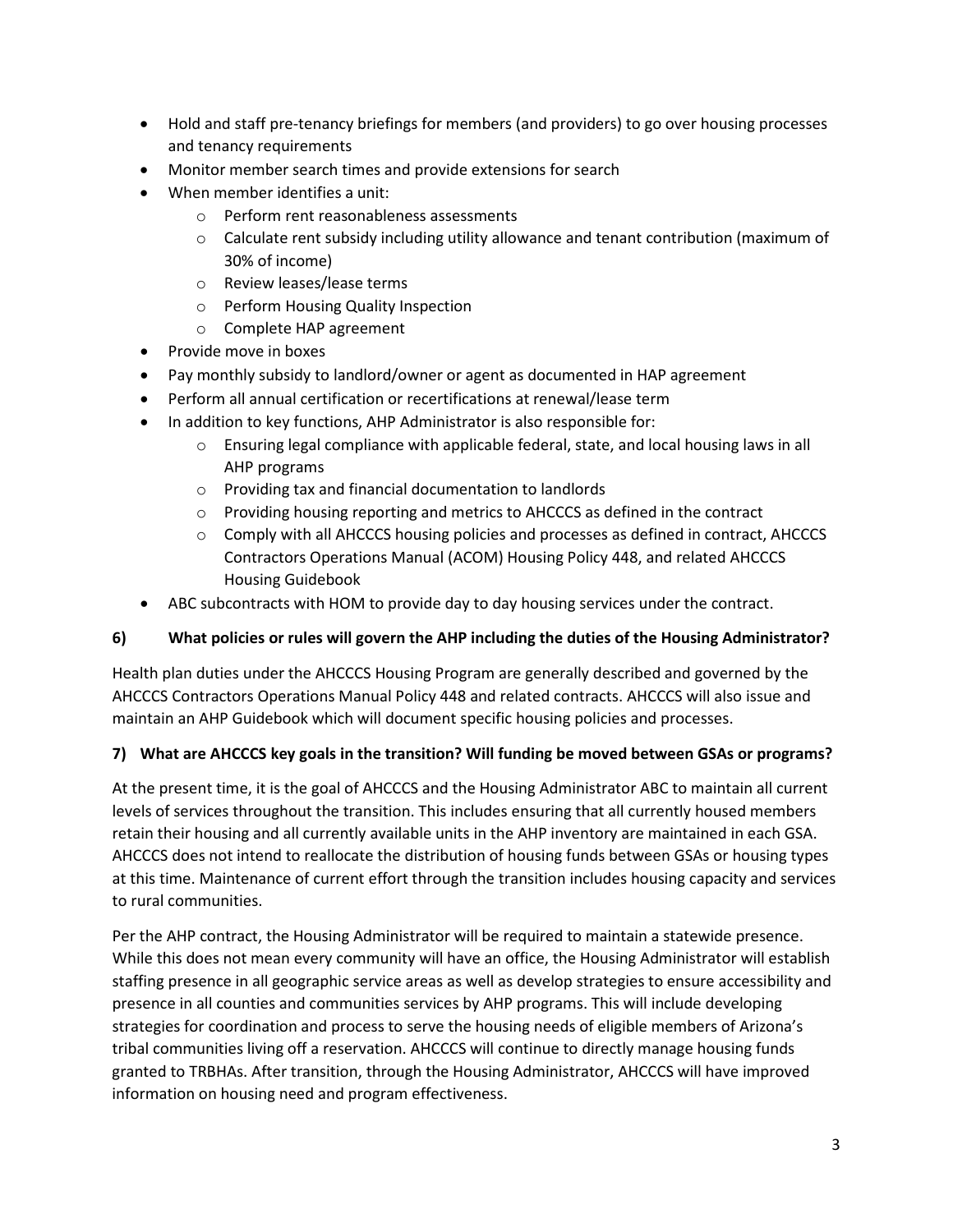#### **8) What will change with Housing Administrator?**

Changes in the new Housing Administrator structure will depend on the role currently played by your organization or agency. Below are examples of roles and their associated changes.

- Residents/Tenants The only change for current resident will be that their housing subsidy will be paid to the property owner (or their property manager) by the Housing Administrator. Tenants will also be responsible for paying their share of rent (up to 30% of rent based on their income). Tenants must continue to comply with all terms of their lease. Residents may also contact the Housing Administrator or their health care provider (or supportive housing staff if applicable) to resolve housing issues and avoid eviction.
- Landlords Landlords/Owners will continue to receive subsidy payments per their lease or HAP agreements and must continue to abide by terms of their lease agreements and the Arizona Landlord Tenant Act (ARLTA).
	- $\circ$  AHP currently has some CLP Owners/landlords who have block leased their units or subcontracted Property Management duties to third party Housing Providers. These block lessees or Housing Providers have received administrative or other AHP reimbursement for these services.
	- $\circ$  Going forward, owners/landlords will be responsible for including these costs in their rent structure.
	- $\circ$  To facilitate transition and to maintain current housing units during the first year, ABC (with AHCCCS approval) will offer a fixed rate for property management services to maintain these relationships.
- Housing Providers AHCCCS RBHAs contract with agencies to be Housing Providers and provide units under CLP for persons determined SMI. These contracts included reimbursement for rent as well as for other duties that may have included Housing Administration duties, property management or supportive service delivery. Under the Housing Administrator, AHCCCS will no longer pay administrative or other reimbursement for Housing Administrative services, property management (see above) or supportive services under AHP funding.
- Permanent Supportive Housing Providers/Specialists As noted above, some providers were permitted or contracted to provide supportive services with AHP funding/reimbursement. These reimbursements will no longer be allowed going forward. AHCCCS will work with health plans and providers to identify Medicaid reimbursable strategies to ensure continuity of housing supportive services.

## **9) What will health plans and providers (health homes and clinics) be responsible for?**

- RBHAs, health plans and providers will be responsible for:
	- $\circ$  Assessment and documentation of eligibility for AHP programs including behavioral health status (e.g., SMI determination) and housing need (e.g., homeless status, institutional discharge status, etc.)
	- $\circ$  Identification of any special housing program eligibility (e.g., ACT team participation)
	- o Providing referrals of eligible members to the Housing Administrator
	- o Providing documentation or performing any assessments related to housing prioritization such as the VI-SPDAT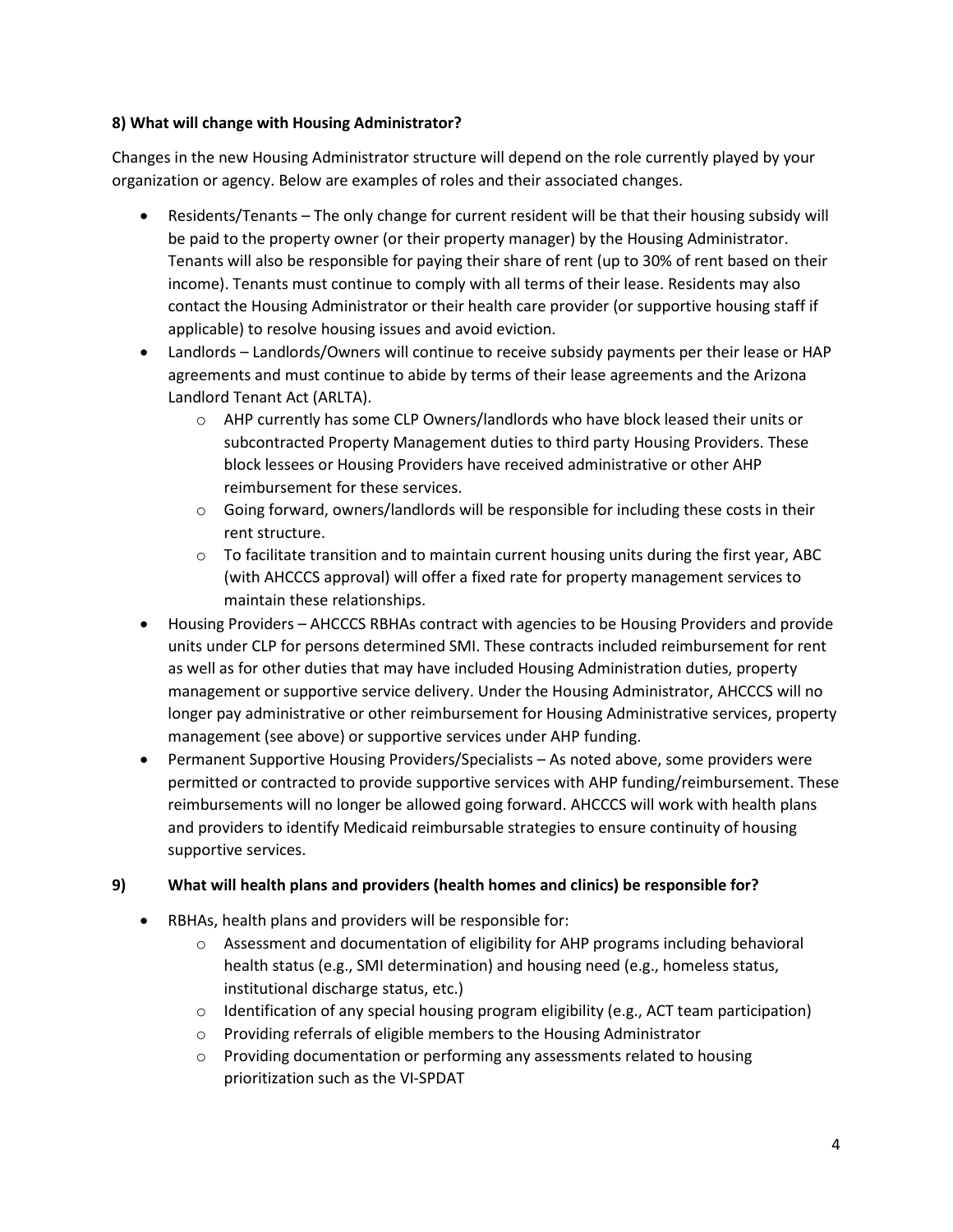• Providing and coordinating all behavioral health and housing based wraparound services to assist members in attaining or maintaining housing for members participating in the AHP and other housing programs, consistent with service plans and care coordination requirements.

#### **10) Who will manage waitlists?**

The AHCCCS Housing Administrator will be responsible for managing a single statewide housing waitlist. The waitlist will be able to be organized by housing type, project type, and by region. The Housing Administrator will also be responsible for matching waitlist candidates to housing vacancies based on defined prioritization methodology established by AHCCCS in consultation with community stakeholders.

## **11) What will the transition look like? What needs to be addressed now for a smooth transition to be smooth?**

The goal is for the Housing Administrator is to begin payment of all AHP obligations and perform all duties as of 10/1/21. To ensure this transition is effective, AHCCCS and the Housing Administrator have requested critical documentation and housing materials from all RBHAs and providers and have held numerous interviews and meetings to fully understand and ensure the effective transition and improvement of all current RBHA managed housing functions. Additionally, AHCCCS will be requesting the follow assistance going forward to ensure a successful transition:

- Compliance Continued compliance from health plans and housing providers for requests for information, data, and other documentation of current housing processes
- Communication AHCCCS asks that internal questions from current housing stakeholders as well as other community questions be directed to AHCCCS or the Housing Administrator who will both continue to hold public and other stakeholder communication opportunities. This also includes providing productive feedback on ACOM 448 as well as staying informed through available communication channels including FAQs and other web postings.
- Tenant and Landlord Communication AHCCCS and the Housing Administrator have posted a timeline of upcoming activities and communication to residents/tenants and landlords. These communications regarding payment of rent and tenant transitions will be issued in August and AHCCCS expects RBHAs to assist in distribution and timely messaging.
- Patience This is a significant change and opportunity for AHCCCS's housing programs to improve member services, standardize services, and serve more members with housing. It is important to provide positive and constructive feedback for a successful transition.

# **12) How does this transition to a Housing Administrator flow into the Medicaid waiver for Whole Person Care and the Health and Housing Opportunities Proposal (H2O)? What does this communicate to AHCCCS administration, state legislators, and CMS? Is this helping to reduce healthcare costs?**

The experience of AHCCCS and its health plans in managing its NTXIX Housing programs has demonstrated the programmatic benefits and cost effectiveness of housing in meeting the overall integrated health care needs for all populations, and in particular those experiencing homeless or housing instability. Please see AHCCCS's Housing One Pager included with the H2O proposal for